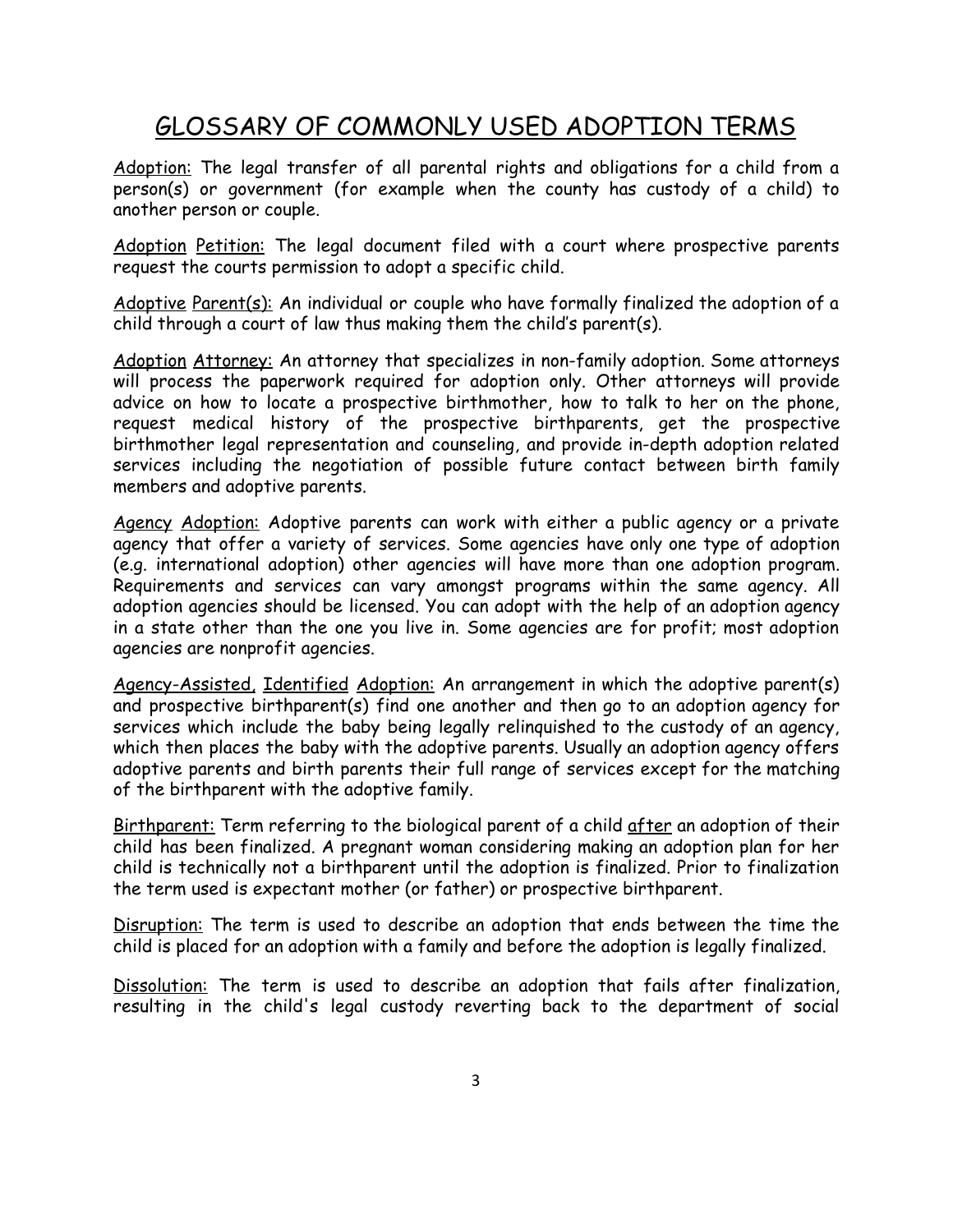services, agency or court and the child returning to foster care and/or to other prospective adoptive parent(s).

Dossier: A set of legal documents that are used in an international adoption to process a child's adoption or assignment of guardianship in the foreign court. Specific documents contained within a dossier vary by country.

Foster Child: A child placed in the legal custody of the state because their biological parent(s) were deemed by the court as abusive, neglectful or otherwise unable to care for the child. The child will live with a foster family or group home until the child can return to live with their family, an adoptive family can be found or the child ages out of foster care.

Foster Parent: State licensed adult who provide a temporary home for children in state custody whose biological parents are unable to care for them.

Hague Convention on Intercountry Adoption: An international treaty to improve accountability, safeguard and cooperation in intercountry adoption. The treaty applies to adoptions between the U.S. & other Hague Treaty countries. The State Department web site has information about the Hague Treaty & participating countries.

Home Study: A social investigation where a social worker interviews prospective adoptive parents concerning their background and their ability to raise a child. Often this is done in a series of interviews, with at least one interview in the home. It should also include information to help an individual, or couple, learn about issues unique to families formed by adoption. Home studies need to be current during the adoption process. Home studies can be "outdated" after a period of time and require an update. Prospective adoptive parents should inquire if the agency, state &/or country require that the home study be conducted by a licensed certified social worker- LCSW or have Hague training for international home studies.

International Adoption: An adoption in which the adopted child comes from another country. The countries with the most international adoptions in 2012 were: China, Ethiopia, Russia, S. Korea, & Ukraine. International adoptions are most often done with an adoption agency due to most countries not permitting non-agency adoptions. Laws from both domestic and foreign governments must be followed. Some adoptions are finalized in the country others are finalized after the child enters the United States. Some countries have local regions determining adoption laws. Other countries have centralized adoption laws and governing bodies.

Interstate Compact: The legal agreement between the states concerning a child living in one state and going to another state to be adopted. Adoption paperwork (e.g. home studies) must be reviewed by the state the child is residing in before the child can leave the state for its new home. It usually takes from 2 to 14 days for the adoption records to be processed. Weekends and holidays will affect the waiting period.